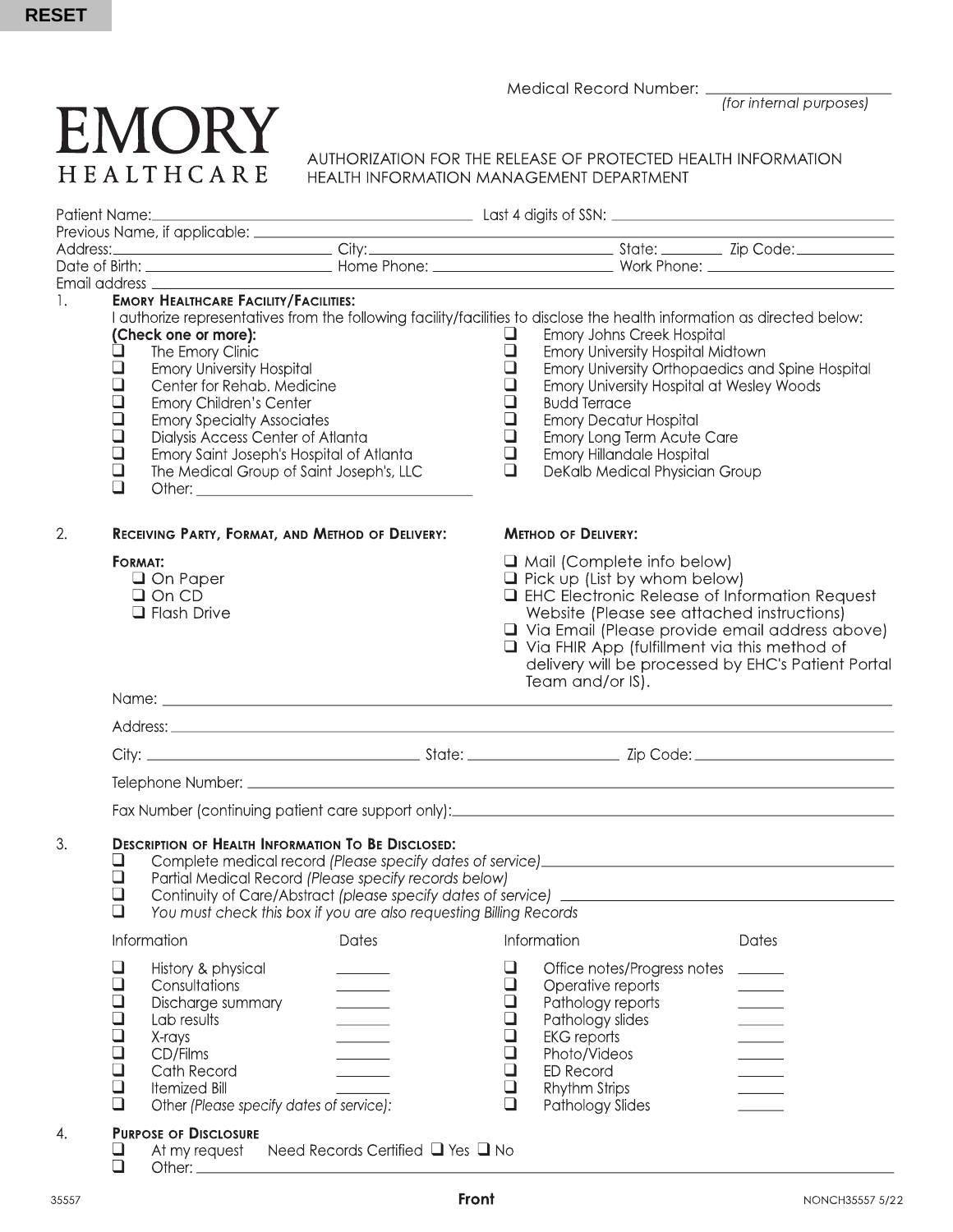(for internal purposes)

#### 5. **IMPORTANT NOTICE**

If you are requesting your medical information via e-mail, please be sure that you have provided us with an accurate e-mail address. E-mail and attachments will be sent to you in an encrypted format with instructions on how you retrieve the information. Once you receive the e-mail we encourage you to maintain the information in a secure manner and use caution when forwarding or allowing access to your e-mail. Also, the CD or flash drive you receive containing your medical health information may not be encrypted or password protected. Once you have received your medical information from Emory Healthcare we encourage you to take precautions to protect the data on the device through encryption or storing the device in a secure manner. By choosing to receive your health information on a CD or flash drive, you are acknowledging and accepting these risks.

#### 6. **EXPIRATION OF AUTHORIZATION**

Unless I request in writing otherwise, I understand that this authorization will expire on (Insert expiration date or event). If I do not specify an expiration date or event, this authorization will expire ninety (90) days from the date on which I signed this authorization.

#### $7.$ **RIGHT TO REVOKE AUTHORIZATION**

I understand that I have a right to revoke this authorization at any time. I understand that if I revoke this authorization, I must do so in writing and present my written revocation to the Medical Records Department(s) of the Emory Healthcare facility or facilities checked above. A list of addresses for the Medical Records Departments is contained in the Emory Healthcare Notice of Privacy Practices. I understand that the revocation will not apply to any health information that has already been released in response to this authorization.

#### 8. **RE-DISCLOSURE**

I understand that if my health information is disclosed to a party other than a health care provider, health plan or health care clearinghouse subject to the federal privacy regulations, my health information disclosed pursuant to this authorization may no longer be protected by the federal privacy regulations.

#### 9. FEES

I understand that federal and state laws allow a fee to be charged for the copying of patient records and I will be responsible for the payment of such fees.

#### $10.$ REFUSAL TO AUTHORIZE USE AND/OR DISCLOSURE

If I have been asked to sign this form in order to authorize the disclosure of my health information for purposes related to research, or for other reasons, I understand that Emory Healthcare may decline to treat me if I refuse to sign this authorization only if: (1) the treatment would be related to a research project and this authorization is for the use or disclosure of my health information such research; or (2) the treatment would be for the sole purpose of creating health information for disclosure to a third party (such as a workers compensation examination).

#### $11.$ **WAIVER**

If the health information that I have requested Emory Healthcare to disclose contains any information related to certain infectious diseases (including, without limitation, HIV/AIDS confidential information), substance abuse and/or mental health, I consent to the disclosure of such information by Emory Healthcare and waive any privileges or confidentiality with regard to such disclosures for the purpose(s) of releasing it to the party or parties authorized above.

Signature of Patient (or Patient's Representative)

**Date** 

Time

**Printed Name** 

Description of Authority to Act for Patient

NOTE: A COPY OF THIS COMPLETED, SIGNED AND DATED FORM MUST BE PROVIDED TO THE PATIENT AND/OR PATIENT'S REPRESENTATIVE AND A COPY MUST BE PLACED IN THE PATIENT'S MEDICAL RECORD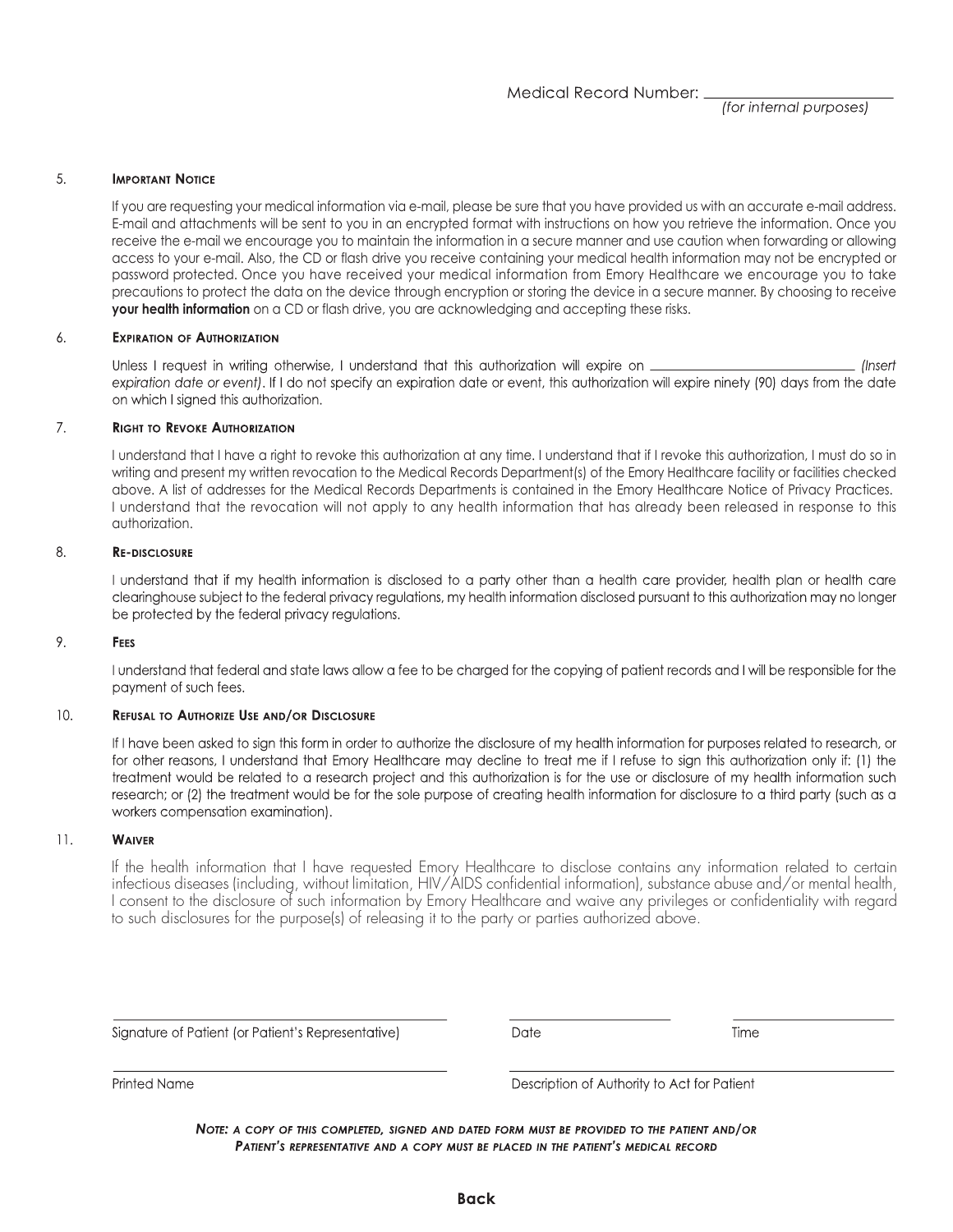## INSTRUCTIONS FOR MAKING AN E-DELIVERY RECORDS REQUEST

You can make an e-request for records on our webpage by going to the Emory Healthcare website at www.emoryhealthcare.org and following these steps:

Click on the "Medical Records-Release of Information" link at bottom right of page.

Click on the "Click Here to Request Records" link under the "Electronic Request for Records" section for the specific facility(s) you want to request records from.

You will have the ability to request your records electronically and receive them electronically.